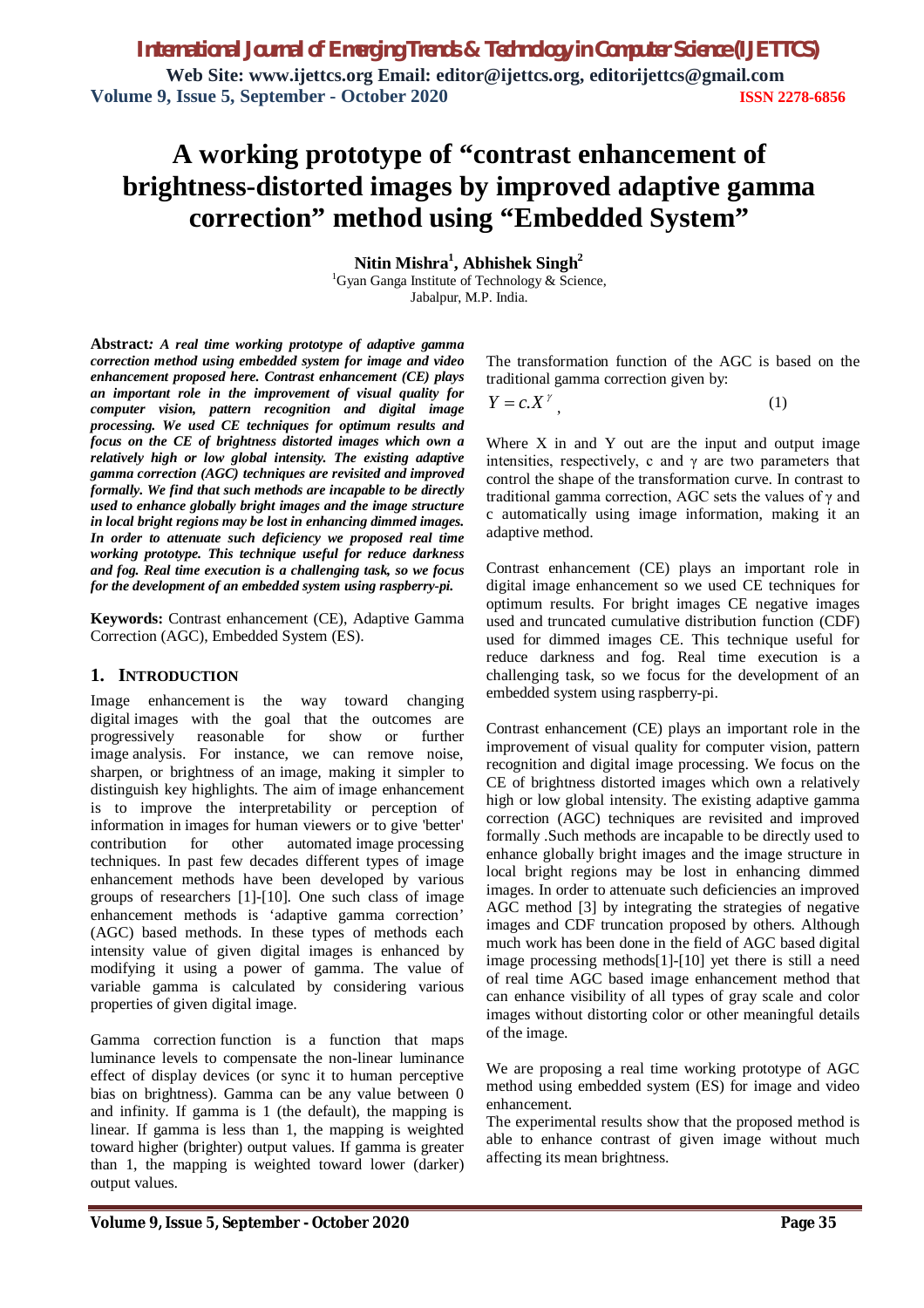## *International Journal of Emerging Trends & Technology in Computer Science (IJETTCS)*

**Web Site: www.ijettcs.org Email: editor@ijettcs.org, editorijettcs@gmail.com Volume 9, Issue 5, September - October 2020 ISSN 2278-6856**

#### **2. Preliminaries**

In our contrast enhancement (CE) scheme we focus on the CE of two types of brightness-distorted images, i.e. – the dimmed and the bright ones. As for an input image[1],

$$
I(p,q)
$$
,*here*  $p=1,2,3, \ldots, X$ ; and  $q=1,2,3, \ldots, Y$  (2)

Its type is first identified by thresholding the statistical quantity

$$
k = \frac{I_1 - S_k}{S_k},
$$
  
\nwhere 
$$
I_1 = \frac{\sum_p \sum_q I(p, q)}{\sum_{\mathbf{V}} V} \tag{4}
$$

*XY*

*l*

The constant  $S_k$  is defined as the expected global average brightness for normal natural images. The experimental statistics from several standard images database show that  $S_k$  is appropriate to be set as about the half of maximum pixel intensity, i.e., 128 for 8-bit images. The input image is judged as dimmed if  $k < -\alpha_k$  and bright if  $k > \alpha_k$ where  $\alpha_k$  is the threshold used for distinguishing brightness- distorted images from normal ones. The image with normal luminance  $\left(\left|k\right| \leq \alpha_k\right)$  are found to be unfit for AGC – based enhancement, thus they would not be addressed by our techniques.

In terms of the identified image types of bright and dimmed, the AGC based on negative image and CDF truncation are applied respectively for achieving contrast improvement and brightness restoration.

#### **2.1 AGC via negative image**

CE of bright images is novelly proposed by applying AGCWD to their negative version. Specifically, the

negative image denoted by  $I$  is formally defined as

$$
I'(p,q) = 255 - I(p,q)
$$
  
where, p = 1,2,3,..., X; and; q = 1,2,3,..., Y (6)

I own massive low intensity pixels and can be considered as a dimmed image. As a result, the AGCWD can be subsequently applied to  $I$ , which yields an immediate enhanced image  $I_e$ . Lastly  $I_e$  is reverted back to positive

image space for yielding the final enhanced image I *e* .

#### **2.2 AGC via truncated CDF**

The bright regions degraded by AGCWD should attribute to the inappropriate setting of gamma parameter. To attenuate should deficiency Gang Cao [3] and his team member propose to truncate the cumulative distribution function (CDF) curve for limiting it below a reasonable threshold? As such, the corresponding CDF-based gamma can avoid being decreased overly towards zero. They improve the AGCWD method by truncating the adaptive gamma parameter as follows-

$$
\gamma_w(\ell) = \max(\alpha, 1 - C_w(\ell)),\tag{7}
$$

Where max  $(., .)$  is the maximizing operator,  $\alpha$  is the threshold used for CDF truncation. When  $C_w(\ell)$  is larger

Through such truncation,  $\gamma_w(\ell)$  keeps longer than  $\alpha$  so than  $1-\alpha$ ,  $\gamma'(\ell)$  would be boosted to  $\alpha$ . As such the bright image regions would not be corrected with a rather low gamma value and the details loss could be avoid. that the contrast adjustment for bright pixels are restricted reasonable. Meanwhile, the gamma value  $\alpha$  is also small enough for extending the dynamic range of dimmed pixels.

#### **3. Flow chart of the work**



**Fig.1 Flowchart of the gamma correction based method[1]**

As shown in the above flowchart, initially type of the image is determined by using some mathematical processing. Also for different types of images namely bright and dimmed, different pipeline of processing is followed in the method proposed by G. Cao et. al. [3].

#### **3.1 For Bright Image**

Negative image- based AGC method relies on the successfulness of AGCWD in enhancing the dimmed negative image. An early and rapid decrease occurs in the adaptive gamma mapping curve generated from negative image. Consequently both the brightness and contrast can be enhanced reasonably .However, if AGCWD is directly applied to the bright image, a worse result would be gained due to the used improper mapping function.

#### **3.2For Dimmed Image**

There exists a serious problem in AGCWD the edges in bright regions. Such detail loss phenomenon is typically incurred by AGCWD in enhancing the images with bright regions, which are universal in real applications. This deficiency should attribute to the used overly low gamma values in transforming the median and high intensity pixels indicate that  $\gamma_w(\ell)$  continues to monotonously decrease from 0.25 towards 0 in processing the remaining pixels with gray levels within [50, 255]. Especially for the bright regions which typically own high intensity pixels. To attenuate such deficiency, G.Cao proposed to truncate the CDF curve for limiting it below a reasonable threshold.

#### **4. Hardware Used**

**4.1 Raspberry-pi 3** "Model B Original with Onboard Wi-Fi and Bluetooth"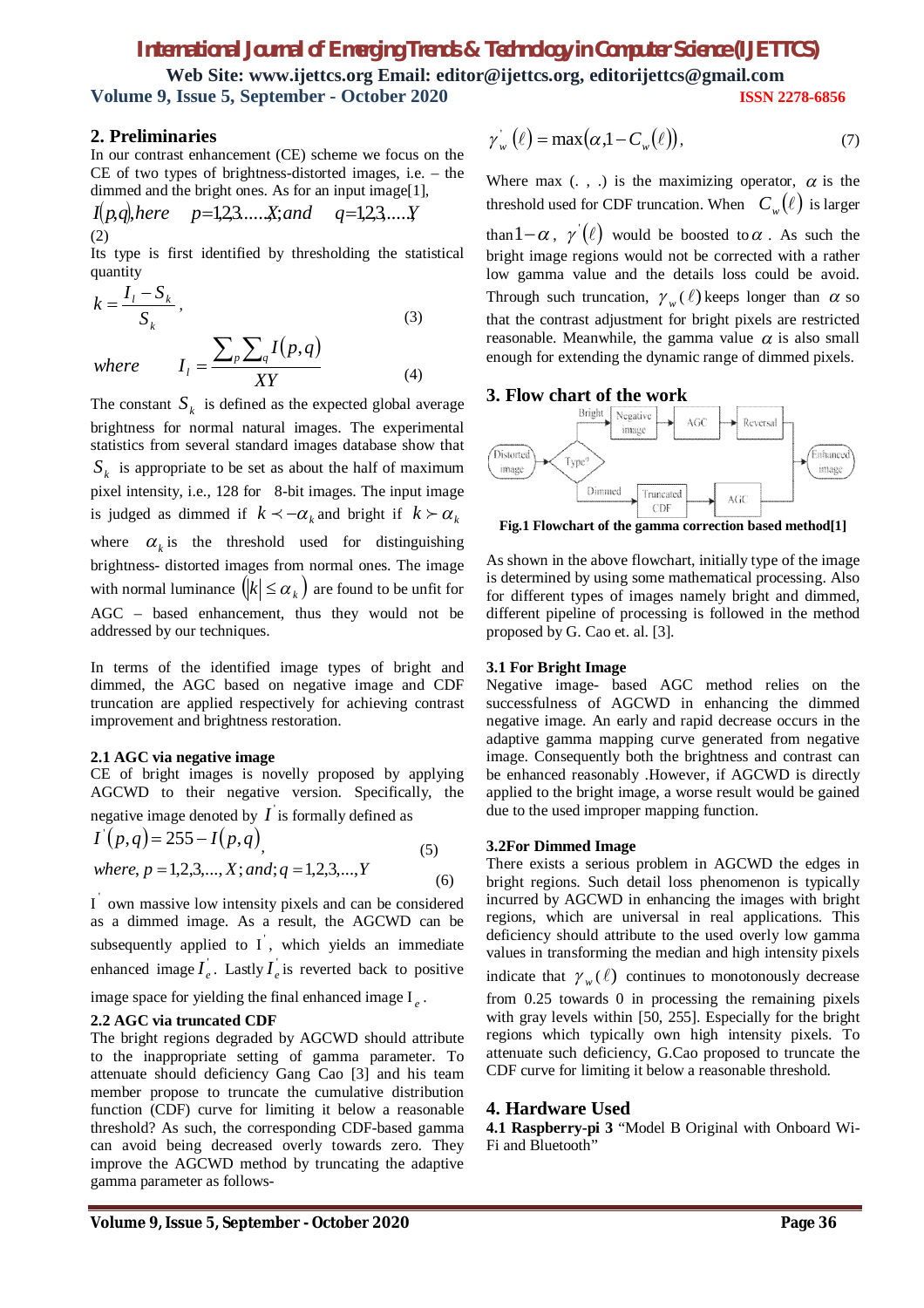## *International Journal of Emerging Trends & Technology in Computer Science (IJETTCS)* **Web Site: www.ijettcs.org Email: editor@ijettcs.org, editorijettcs@gmail.com Volume 9, Issue 5, September - October 2020 ISSN 2278-6856**



#### **Fig. 2 Raspberry- pi 3 [11]**

The Raspberry Pi 3 – Model B **Original** quad-core 1.2GHz 64Bit SoC and onboard WiFi and Bluetooth is a third generation product which maintains the same popular board format as other raspberry pi modules, but it has faster **1.2GHz 64Bit SoC,** and onboard WiFi and Bluetooth. Raspberry **Pi 3 Model B ARMv8 w/ 1GB RAM** provides the same Pi features as before but with double the ram and a much faster processor. The Pi 3 has two major upgrades. The first is a next-generation Quad-Core Broadcom BCM2837 64-bit ARMv8 processor and the second is the addition of a built-in **BCM43143 WiFi chip**.

**4.2 Camera- 5MP Raspberry Pi 3 Model B Camera**



**Fig.3 5MP Raspberry Pi 3 Model B Camera Module [12]**

The 5MP Raspberry Pi 3 Model B Camera Module Rev 1.3 with Cable equips flexible cable for attaching with Raspberry Pi 3 Model B. The 5MP camera module is perfect for small Raspberry Pi projects which have very little space allowance just boot up the latest version. The sensor itself has a native resolution of 5 megapixels and has a fixed focus lens onboard. In terms of still images, the camera is capable of 2592 x 1944 pixel static images, and also supports 1080p30, 720p60 and 640x480p60/90 video.

**4.3 Screen-** 7**″ Official Raspberry Pi Display with Capacitive Touch screen**



**Fig.4 7″Official Raspberry Pi Display with Capacitive Touch screen [13]**

The 7" Touch screen Monitor for Raspberry Pi gives the ability to create all-in-one, integrated projects such as tablets, infotainment systems and embedded projects. The 800 x 480 display connects via an adapter board which handles power and signal conversion. Only two connections to the Pi are required; power from the Pi's GPIO port and a ribbon cable that connects to the DSI port present on all Raspberry Pi's.

## **5. Assembling Different Parts of Our Hardwar Tools**



**Fig.5 Assembling steps of different parts of our hardware tool.**

In first two rows (from left to right) shows various hardware used in a real-time working prototype, i.e. raspberry pi, camera, HDMI TO HDMI cable, adaptors, display, wireless keyboard & mouse. The third to the fifth row shows various assembling steps, i.e. raspberry-pi to display connection, adaptor connection, keyboard & mouse connection, etc. The last two images of the fifth row along with the last row show the working of the tool along with some results images.

#### **6. Few Results on Images**

In this subjection we are going to show few enhancement result generated by the proposed hardware tool.



**Input Image Processed Image** 

**Fig.6 Few results generated by the developed hardware tool**.

It is clear from the above figure that the I-AGCWD method improves overall visibility of the images. This method is able to enhance contrast of bright as well as dimmed images in efficient manner. Also, the proposed hardware implementation of the I-AGCWD method is able to process image in real time. This makes the I-AGCWD method a